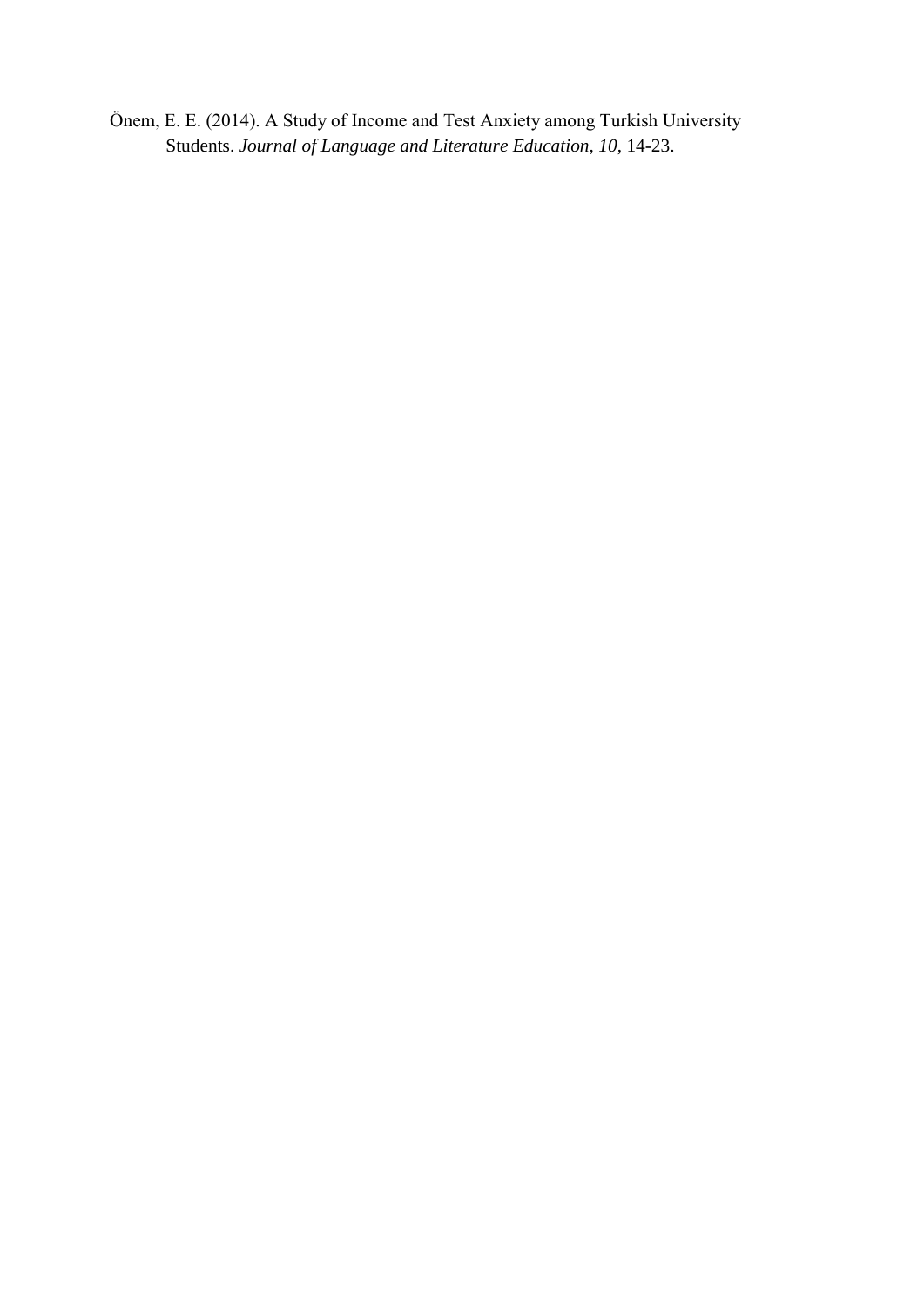## **A Study of Income and Test Anxiety among Turkish University Students**

#### **Abstract**

This study aimed to investigate the relationship between income level of Turkish university students studying at an English language teaching department and test anxiety levels as well as worry and emotionality components of test anxiety. 249 (60 male, 189 female) undergraduate students studying at an English Language Teaching Department of a state university in Turkey participated in the research. The participants were administered the Test Anxiety Inventory before their final exams and were asked to self-report their income level. The students' income levels were classified as very low, low, moderate and high  $(M = 2.31, SD = 1.01)$ . The correlation between test anxiety and income level was measured by *Pearson's Correlation Test* and the comparison of the test anxiety results of different groups of income was measured via *One Way ANOVA*. The results showed a negative correlation between test anxiety and the level of income (*r = -.37, p (one-tailed) < .001*) as well as worry (one component of test anxiety) and income (*r = -.32, p (one-tailed) < .001*) and emotionality (another component of test anxiety) and income ( $r = -.38$ , p (one-tailed) < .001). It was also seen that there was a statistically significant difference between different groups of income in terms of total test anxiety  $[F (3, 245) = 13.791, p = .000]$  and components of test anxiety: worry  $[F (3, 245) = 10.116, p = .000]$  and emotionality  $[F (3, 245) = 14.006, p = .000]$ .000)]. Discussion and implications of the results are presented.

**Key Words:** Income Level, Test Anxiety, Components of test Anxiety, Turkish University Students.

#### **1. Introduction**

People now live in a world constantly demanding more and more and as cited by Zeidner (1998), many people call the second half of  $20<sup>th</sup>$  century as the age of anxiety. Socioeconomic inequalities, namely the differences in income and socio-cultural levels make it harder for people with very low income to keep up with the demands of today's world and much research focused on the relationship between level of income and social life. In broader terms, all research related with the level of income focus on the effects of low income on three basic aspects: social, academic and personal. For example, Eamon (2000) stated that children who live in a low income environment are more likely to be susceptible to have impaired peer relations, low self-esteem, and low levels of sociability than children who live in families with greater financial resources. Similarly, Woolfolk et al. (2003: 162-163) suggested that factors such as peer influences and resistance cultures, are related to poverty. These findings suggest that low income seems to have a direct effect on social skills. Since low income seems to be limiting individuals in terms of social connections, negative reflections of such a pressure can also be seen in terms of academic success. For instance, Woolfolk et al. (2003) reviewed the literature and showed that income along with poor social skills may affect academic achievement by bringing out factors such as teacher bias, child rearing styles (lack of enough support) and home environment and resources. Similarly, Yousefi et al. (2010) found a negative relationship between income and academic achievement in Iranian high school students. Also, other research shows that income level may affect individuals' self-perceptions as well. For example, it is seen that students from low income groups show signs of negative self-esteem and self-confidence as well as low expectations and learned helplessness (see Woolfolk et al., 2003 for a review). Since cognitive and social development as well as achievement at school and productivity in life can be negatively affected by low income and limited resources (Hill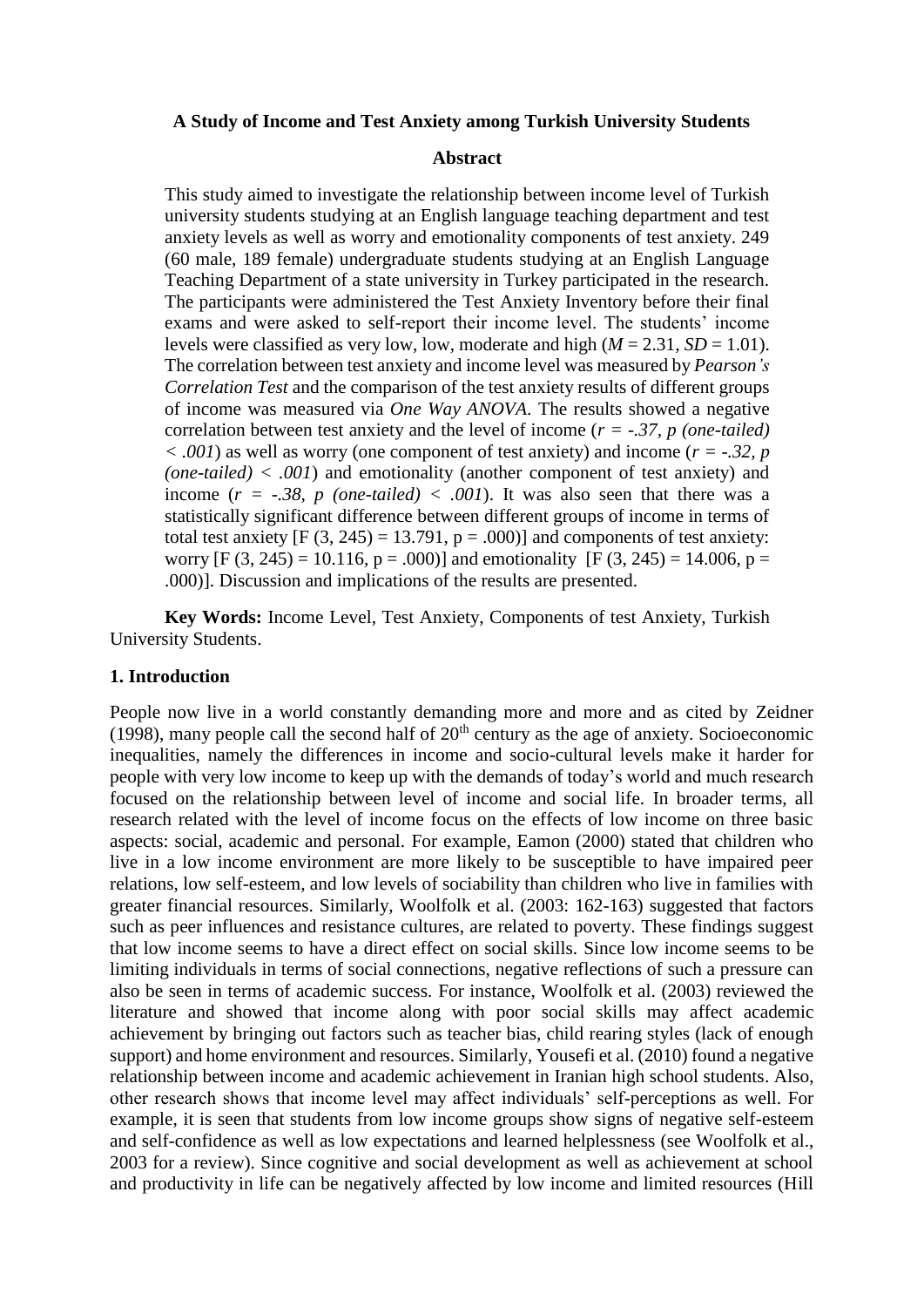and Sandfort, 1995; Thomas, 2005), people with very low income feel more anxious and more disadvantaged than the ones with higher income levels.

Parallel with the effects of income, anxiety can be described as the tense, unsettling anticipation of a threatening but vague event; a feeling of uneasy suspense, as cited by Trifoni and Shahini (2011). Parallel with the construct of state and trait anxiety, test anxiety is conceptualized as situation specific trait anxiety which appears over time within exam situations with two components, worry and emotionality (Spielberger et al., 1976). Worry refers to the negative expectations from an evaluation situation as well as low self-esteem and confidence along with self-related negative thoughts and emotionality refers to the physical responses seen during an exam because of anxiety (Spielberger, 1980). According to Liebert and Morris (1967) and Stöber (2004), self-related negative thoughts and low self-esteem are related to high levels of anxiety. Most students and teachers would know that high levels of anxiety and especially test anxiety is a phenomenon which affects learning and/or test performance negatively. Research has showed that students with high test anxiety levels show signs of feeling tense, helpless and of having low self-esteem and increased negative self-related thoughts (Covington, 1998; Spielberger and Vaag, 1995; Zeidner, 1991; Zeidner, 1998; Zeidner and Matthews, 2005; Hembree, 1988). Also, a great body of research revealed a negative relationship between test anxiety and achievement (see Zeidner, 1998 for a review).

When the effects of income in social life and education are considered, it is highly possible for income to have a relationship with anxiety level of individuals. For example, Melchior et al. (2010) have reported that young people from low income families have higher symptoms of depression and anxiety than youths from families with intermediate/high income. It was also suggested in the research that young people with lower income would have a higher potential to experience psychological difficulties in the future, which suggests that income has an important role in shaping an individual's life. In another study, Yousefi et al. (2010) found that family income affected test-anxiety levels of Iranian high school students significantly. However, the studies examining the relationship between income and test anxiety in Turkey have diverse results. For example, in a recent study conducted in Turkey among elementary school students, Aydın (2013: 70-71) reported that "economic background of the students was not found to be a factor that affected their levels of test anxiety". In other words, different levels of test anxiety were seen among high school students in the research, regardless of the level of income. Similarly, Yıldırım (2008) focused on the effects of familial variables on test anxiety among high school students and found that while factors such as frequency of quarrels in the family, the family's projecting familial issues onto the children and the family's pressuring the students to study influenced students' level of test anxiety significantly, other familial factors including the number of people in the family and family income did not have a significant impact on the level of test anxiety. An interesting result of this study also revealed that while the mother's level of education had an effect on test anxiety level, the father's level of education did not have the same significant effect. In contrast to the results of these studies, Yıldırım and Gözüyeşil (2011) reported a significant difference in anxiety levels of high school students in Turkey in terms of the family's monthly income and parental educational level and concluded that social background was an important variable in terms of test anxiety levels. Parallel with that, in another study conducted among Turkish university students by Çağlar et al. (2012), it was found that family income led to a significant difference between the subscale of social avoidance and concern in terms of social anxiety. Since different types of anxiety can be considered to be stemming from one basic tenant of anxiety, "the fear of failure" and lead to lower levels of self-confidence, this result seems to be in parallel with that of the studies related to level of income, socio-economic status and test anxiety.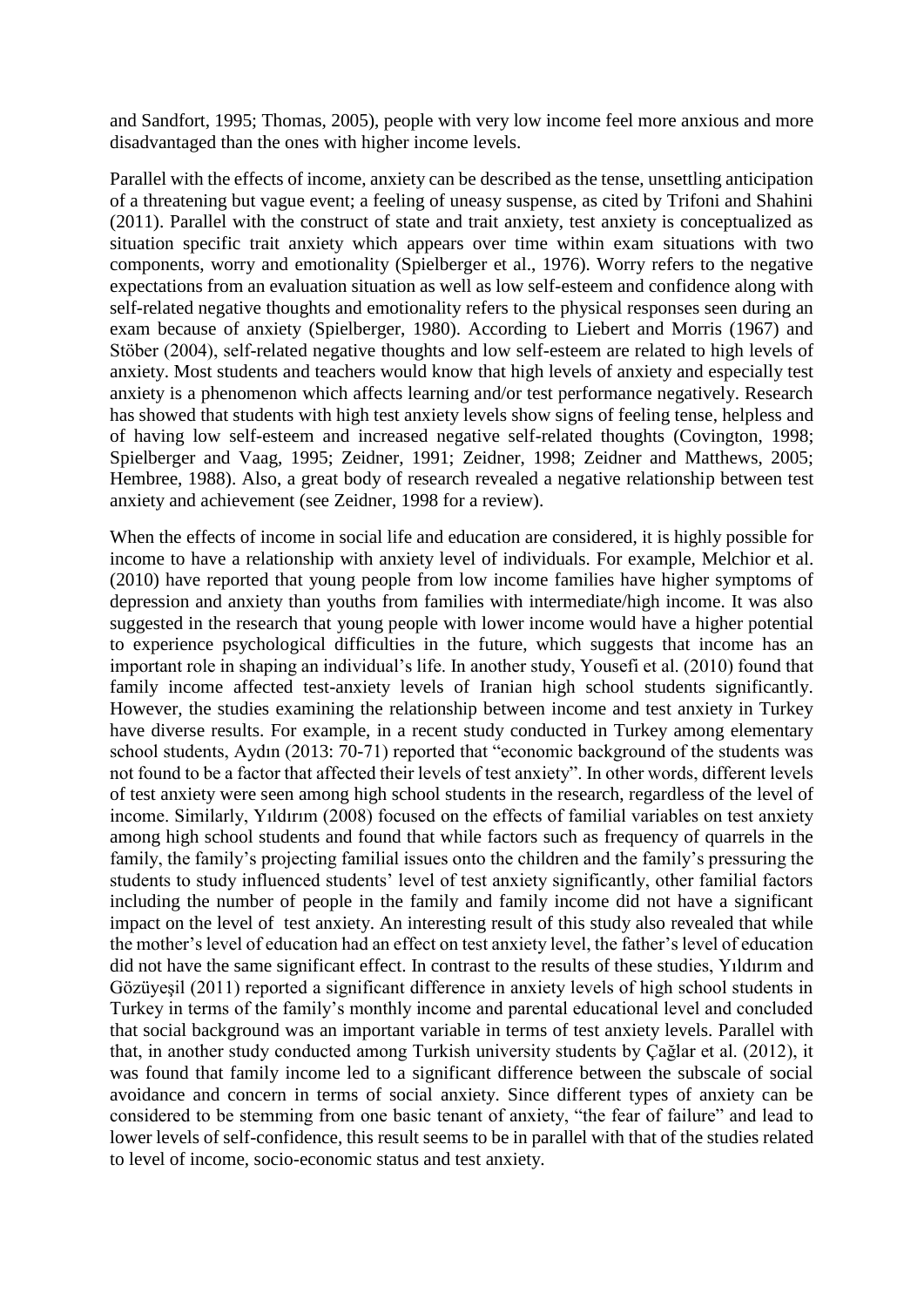Studies in the literature focused mostly on the relationship between only low income level children, their anxiety level and achievement at school. Studies concerning the relationship between different income levels and test anxiety are rare in the literature. In fact, it is even more difficult to find such studies in Turkish university contexts. Therefore, this research aimed to find answers for two basic research questions:

1-) Is there a relationship between income and test anxiety among Turkish university students?

2-) Do different levels of income lead to a significant difference in anxiety levels?

# **2. Method**

# **2.1. Participants**

249 undergraduate students (60 male and 189 female) of 18 to 23 years old (*M* = 20.48, *SD* = 1.59) studying at the Department of English Language Teaching in a state university in Turkey formed the population of the study. The students were asked to self-report their income level and since the gross minimum wage announced by the Ministry of Welfare of Turkey is \$514, the students' income level was categorized into four groups: very low (\$0-\$514), low (\$515- \$1052), moderate (\$1053-\$1578) or high (\$1579+) in respect to the current exchange rate (\$1=1.9 Turkish Lira). The self-report results showed that the students' income level ranged from very low to high ( $M = 2.36$ ,  $SD = 1.03$ ) and most of the students had low income. The descriptive data related to the participants are presented in Table 1.

|           |                          | N  |
|-----------|--------------------------|----|
| Income    | Very low (\$0-\$514)     | 58 |
| $(3)^{*}$ | Low (\$515-\$1052)       | 87 |
|           | Moderate (\$1053-\$1578) | 60 |
|           | High $($1579+)$          |    |

\* Income was changed from Turkish Lira to U.S. Dollars according to the current exchange rate  $($1=1.9$  TL)

# **2.2. Means of Data Collection**

The research took place during the final exams, assuming that the participants from different classes would have similar reactions since they were all taking final exams. All the participants were administered the Turkish version of the Test Anxiety Inventory (TAI-Spielberger, 1980) prepared by Öner (1990) to measure the test anxiety levels. TAI is a 20-item inventory consisted of two inventories: testing worry and emotionality and components of test anxiety. By adding up the scores obtained from these two inventories, overall test anxiety scores were calculated and because Öner (1990) reported high cronbach alpha coefficients for the Turkish version of TAI (Worry = .93, Emotionality = .94, the total TAI score = .93), the test was accepted as a valid and reliable instrument. This research focused on worry and emotionality separately along with total test anxiety level.

## **2.3. Data Analysis**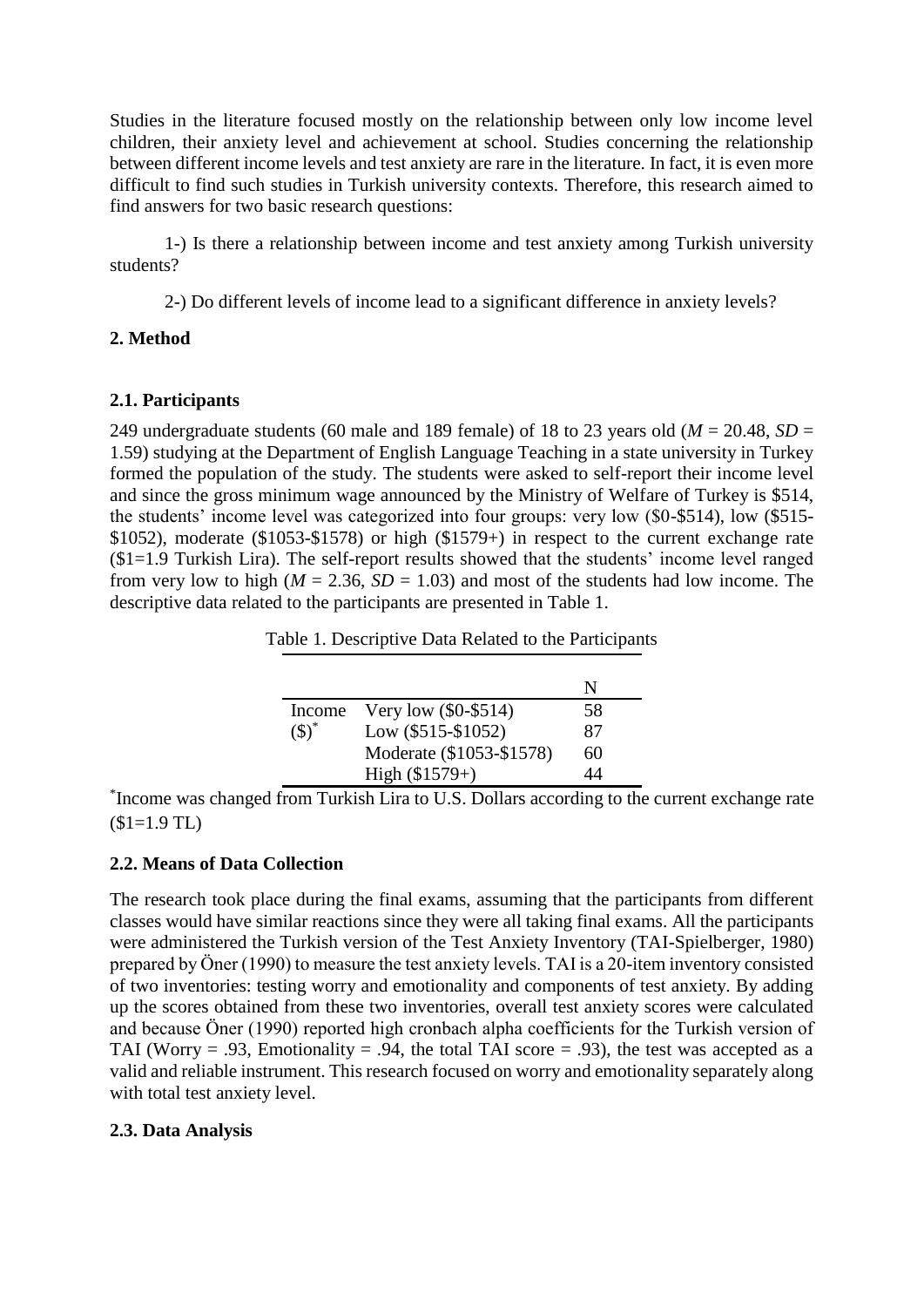To answer the first research question regarding the presence of a relationship between income level and test anxiety scores, *Pearson's Correlation Test* was used at the beginning. Later, to see whether there is a significant difference among groups of various income levels and total test anxiety as well as components, *One-Way ANOVA* was employed separately.

### **3. Results**

### **3.1. Income and Test Anxiety**

The result of the correlation test is given in Table 2.

| Table 2. Results of the Correlation Test |                            |              |        |              |  |
|------------------------------------------|----------------------------|--------------|--------|--------------|--|
|                                          |                            | test anxiety | worry  | emotionality |  |
|                                          | income Pearson Correlation | $-.374$      | $-319$ | $-.380$      |  |
|                                          | $Sig. (1-tailed)$          | .000         | .000   | .000         |  |
|                                          |                            | 249          | 249    | 249          |  |

Table 2. Results of the Correlation Test

As seen in Table 2, there is a significant correlation between income level and test anxiety (*r = -.37, p (one-tailed) < .001*), income and worry (*r = -.32, p (one-tailed) < .001*) and emotionality  $(r = -.38, p$  (one-tailed) < .001). These results suggest that the higher the level of income a student has, the lower the level of anxiety can be expected to be present and vice versa.

The results of the difference among income levels and test anxiety are presented in Table 3.

| Table 5. Results of Alvery 101 Test Allalety |                |     |             |        |      |
|----------------------------------------------|----------------|-----|-------------|--------|------|
|                                              | Sum of Squares | df  | Mean Square | н      | Sig  |
| <b>Between Groups</b>                        | 5625,304       |     | 1875,101    | 13,791 | .000 |
| Within Groups                                | 33311,909      | 245 | 135,967     |        |      |
| Total                                        | 38937,213      | 248 |             |        |      |

Table 3. Results of *ANOVA* for Test Anxiety

The results showed that there was a statistically significant difference between groups in terms of test anxiety scores  $[F (3, 245) = 13.791, p = .000]$ . Post hoc comparisons using *Tukey HSD* test showed that the difference in the test anxiety level between very low  $(51.36 \pm 12.95)$ , low  $(46.16 \pm 11.53, p = 0.044)$ , moderate  $(40.42 \pm 11.11, p = 0.000)$  and high income  $(38.36 \pm 10.83, p = 0.000)$  $p = .000$ ) were significant. Similarly, the difference between low income and moderate income  $(p = .019)$  as well as low income and high income was also statistically significant  $(p = .002)$ . However, the difference between moderate and high level income  $(p = .812)$  was not statistically significant. Finally, income had a large effect on the level of test anxiety  $(\Box$ <sup> $\Box$ </sup> $=$ 0.14).

## **3.2. Income and Worry**

Table 4 shows the results of the difference among income levels and worry component of test anxiety.

| <b>TAULE 7. INCRUIS OF THY CATE TO FAMILY</b> |                   |  |             |        |      |
|-----------------------------------------------|-------------------|--|-------------|--------|------|
|                                               | Sum of Squares df |  | Mean Square |        | Sig  |
| <b>Between Groups</b>                         | 745,104           |  | 248,368     | 10,116 | .000 |

Table 4. Results of *ANOVA* for Worry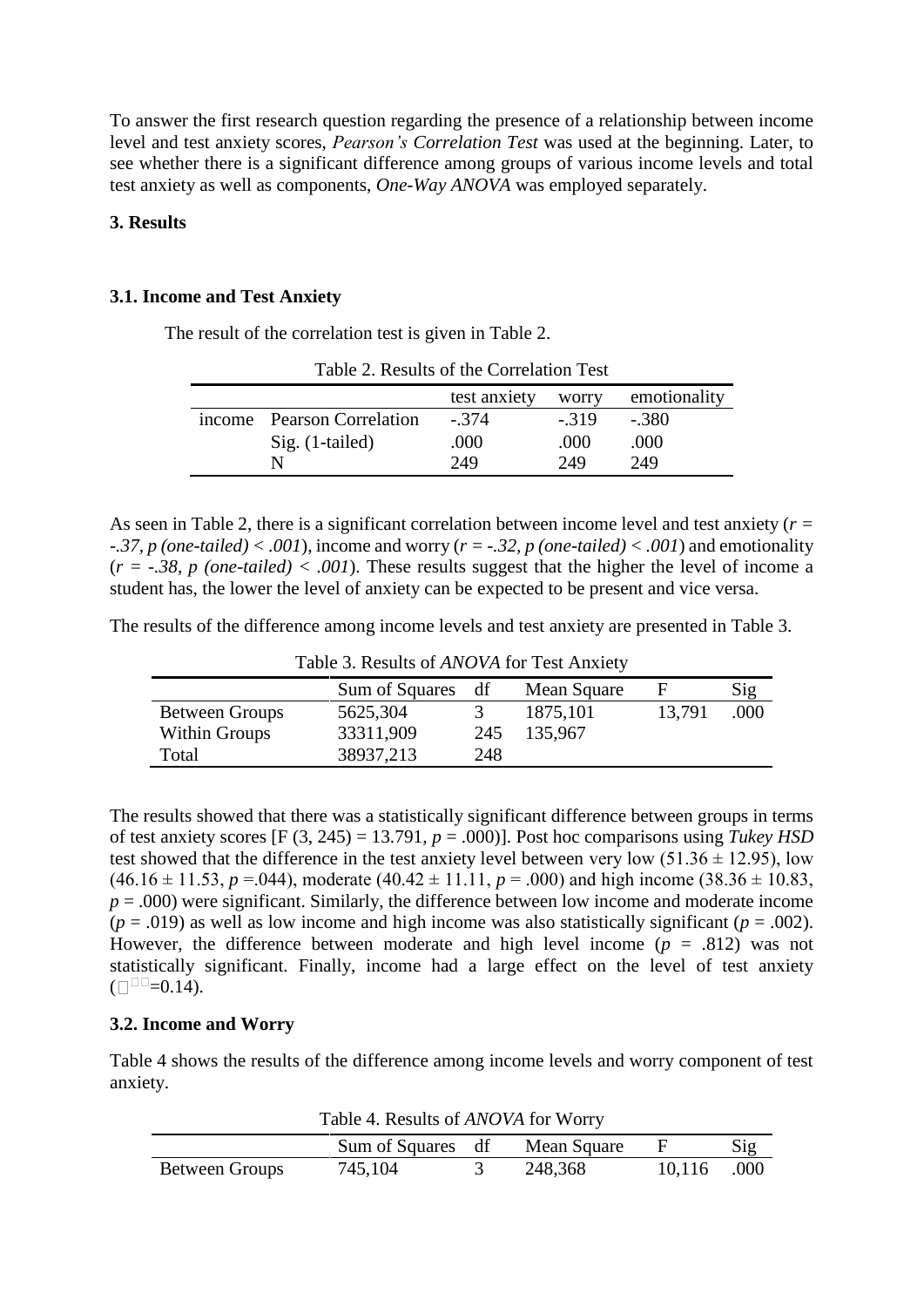| <b>Within Groups</b> | 6015,145 |     | 245 24,552 |
|----------------------|----------|-----|------------|
| Total                | 6760,249 | 248 |            |

According to the test results, there was a statistically significant difference between groups in terms of worry scores  $[F (3, 245) = 10.116, p = .000]$ . *Tukey HSD* test pointed that the difference in the worry score of test anxiety between very low  $(19.69 \pm 5.49)$ , moderate  $(15.42$  $\pm$  4.43, *p* = 000), high income (15.20  $\pm$  5.02, *p* = .000) was significant. Similarly, the difference between low income (17.68  $\pm$  4.89) and moderate income ( $p = .035$ ) as well as high income was also statistically significant ( $p = .037$ ). However, the difference between very low income and low ( $p = .081$ ) as well as moderate and high level income ( $p = .996$ ) was not statistically significant. It can also be concluded that income had a medium large effect on worry component of test anxiety  $(\square$ <sup> $\square$  $=$ 0.11).</sup>

# **3.3. Income and Emotionality**

The results of the difference among income levels and emotionality component of test anxiety can be seen in Table 5.

|                       | Sum of Squares | df  | Mean Square | н      | Sig  |
|-----------------------|----------------|-----|-------------|--------|------|
| <b>Between Groups</b> | 2297,132       |     | 765,711     | 14.006 | .000 |
| Within Groups         | 13394,386      | 245 | 54,671      |        |      |
| Total                 | 15691,518      | 248 |             |        |      |

Table 5. Results of *ANOVA* for Emotionality

As for the results of physical responses of test anxiety called as emotionality component of test anxiety and income level, a statistically significant difference was also seen [F  $(3, 245)$  = 14.006, *p* = .000)]. Post hoc comparisons of *Tukey HSD* test revealed that the difference in the emotionality scores between very low  $(31.67 \pm 7.93)$  and moderate  $(25.0 \pm 7.36, p = .000)$  and very low and high income (23.16  $\pm$  6.52, *p* = .000) was significant. Also, the difference between low income ( $28.48 \pm 7.45$ ) and moderate income ( $p = .028$ ) and low income and high income was statistically significant ( $p = .001$ ). Yet, the difference between very low income and low ( $p$ ) = .056) and moderate and high level income (*p* = .593) was not statistically significant. The results also suggested that income had a large effect on emotionality ( $\square$ <sup> $\square$  $=$ 0.15).</sup>

# **4. Discussion and Conclusion**

The results of this research showed that, in the case of Turkish university students studying English, income is negatively correlated with test anxiety as well as its sub-components, emotionality and worry. In other words, the higher amount of income a Turkish university student has the lower anxiety s/he has. Since cognitive and social development as well as achievement at school and productivity in life can be negatively affected by very low income and limited resources (Hill and Sandfort, 1995; Thomas, 2005), the results seem to be parallel with those in the literature (Woolfolk et al., 2003; Yousefi et al., 2010; Melchior et al., 2010). However, the results of this study show contradictions with the results presented by Yıldırım (2008) and Aydın (2013), who found no significant relationship between test anxiety and level of income among elementary and high school students. The reason for this contraction may be due to the students' perception depending on age. In this study, the research group included university students, who are quite different from elementary or high school students. Since elementary and high school students in Turkey depend much more on their families since they live with them, this may have created the differences in the students' perceptions of life.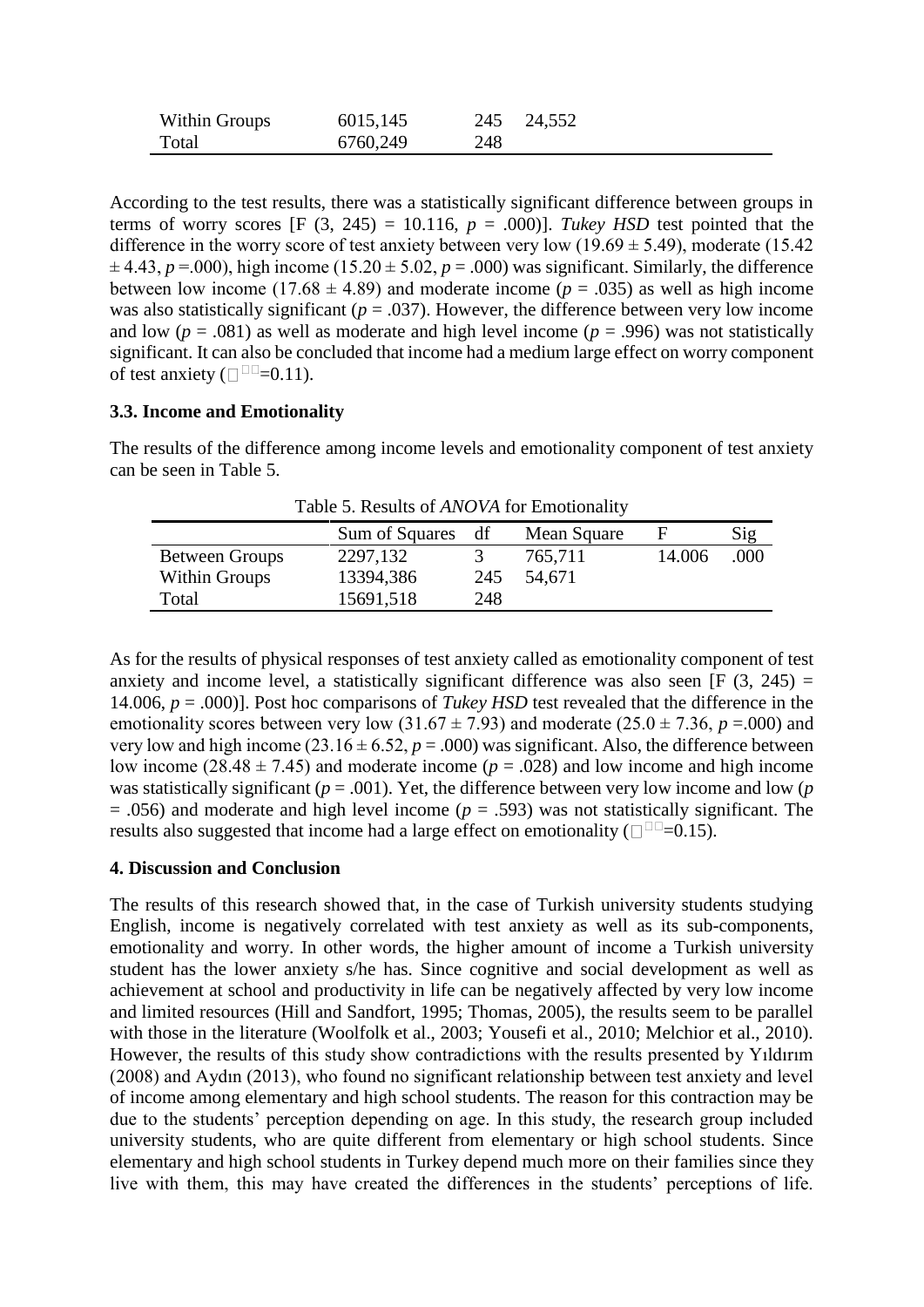However, university students who formed the research group in this study may not necessarily be living with their families because of studying in a different city. From this perspective, they may feel their level of income more internalized and self-earned, which means that they are in control of the level of income they receive from their families. Also, some of the students in the research group may have a job and may have been earning a salary, which would be very different from the case of elementary and high school students. In this sense, the results of Çağlar et al. (2012) could be considered to be similar with the findings of this study in terms of the relationship between test anxiety and level of income among Turkish university students.

The most plausible explanation for the results would be provided with the social safety high socio-economic status. Since higher socio-economic status would mean higher life standards and resources, Turkish university students with lower levels of income may feel more stressed in terms of finding resources. As a result, this situation might have affected their learning and/or test taking negatively. Parallel with that, the students with lower levels of income have another potential problem to deal with: finding a job and earning money after graduation. Finding a job in today's world is different. Although English and English teachers are highly needed in Turkey, getting a good job requires higher GPA's and other central exam scores. The pressure may have been felt greater among students from lower level income than students from higher level of income. For instance, if a student has a family with high income, s/he can feel more relaxed as the family would support him/her financially until s/he finds a job. However, this is different among families with lower levels of income. Therefore, the students with lower levels of income may need to study and try harder in exams since getting higher scores would be the only way out to a higher level of income. This effort may lead to higher levels of anxiety in turn. In fact, as a personal observation, it can be said that students with lower levels of income seem to be doing much better in exams than students with higher levels of income. However, the relationship between the level of income and success was left out because of the limitation of this study.

Another reason for the negative relationship between test anxiety and income may be related to interchangeability among different types of anxiety and pressure. In a research, Önem (2010) found positive correlation between foreign language anxiety, test anxiety and general anxiety and accepted this as interchangeability between different types of anxiety since different types of anxiety share a similar notion, "the fear of failure". The test anxiety scores of the students may also be reflecting general anxiety levels. In this sense, it is understandable for participants with higher income to show lower levels of anxiety since they may feel more at ease about their future. Because of their level of income (or their parents'), no matter how badly they score on tests, they may still be able to maintain their socioeconomic level of life. In fact, as seen in the results, generally the difference between moderate and high income was not statistically significant. This may suggest that participants with a very low and low income may feel more pressure since they have a more limited support than other participants with different income levels. As a result, pressure might have led to an increase in their level of general anxiety, which was reflected into the scores of test anxiety inventory. Consequently, negative self-related thoughts and expectations from the tests or the future trigger some somatic reactions and this is reflected in the emotionality scores of the participants.

The results may suggest that affirmative action may be needed to be taken in terms of providing better learning environments and opportunities for students with lower income levels. For instance, in Turkey, students from families of higher income levels study at higher status schools or universities owing to the resources they are provided with such as private courses, etc. On the other hand, students from lower level income families have disadvantages in terms of resources. Although there are exceptional students with very low income to enroll in high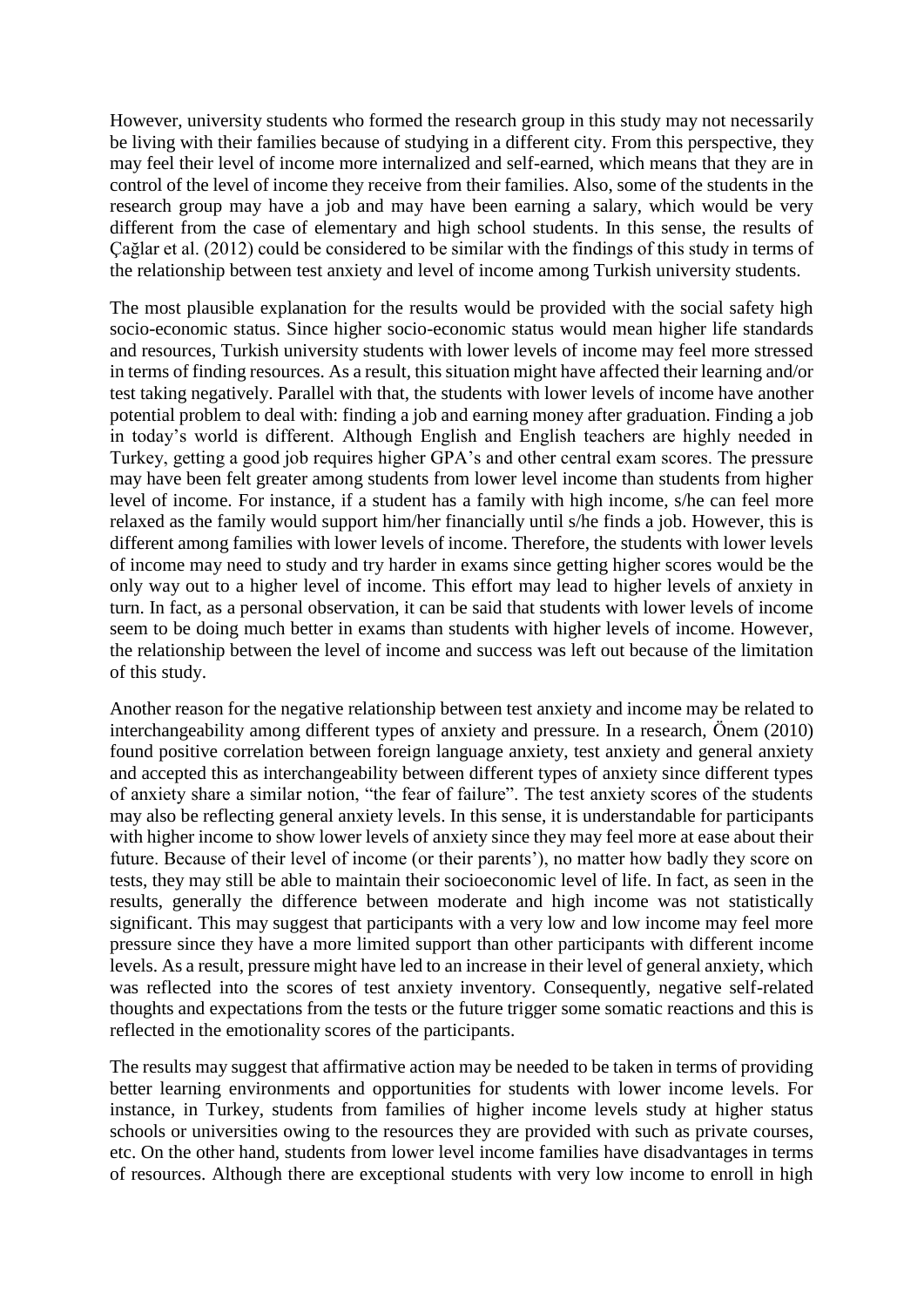status schools, they are very rare. Also, as mentioned in the literature, students with very low income tend to have more self-related negative thoughts and less self-confidence. Therefore, activities can be organized to help them decrease these negative feelings. For example, they can be assisted during learning by teachers' positive motivation and can be praised more and more by the teacher. They can be asked to participate more by undertaking active duties in the class such as being assigned as the spokesperson for the group. Also, as suggested by Önem (2012) and Önem and Ergenç (2013), students can be asked to re-teach the topic to the class, of course when volunteered. In this way, an interaction chance and environment within the group circling around the students with lower income in the middle can be obtained. Although this would not be easy at the beginning, in time, students with very low income may increase their self-esteem and change their disadvantage into their favor by more practice.

Apart from the suggestions above, anxiety itself is an important and effective inhibitor for learning and a new approach towards lowering the levels of anxiety in learning environments should take place. For instance, Önem (2012) and Önem and Ergenç (2013) proposed and tested a successful model for teaching foreign language, which presented some activities and techniques based on various theories of anxiety in the literature. If the level of students' anxiety is lowered by employing activities, students from different income levels may achieve higher learning levels. If anxiety is taken out of the picture, a same level for learning and success may be achieved and differences among socio-economic levels may be discarded in a way regardless of a student's level of income and resources, not only in Turkey but in all educational contexts.

In this research, a quantitative perspective was taken, leaving qualitative means of data collection methods out on purpose for some reasons. First of all, as the number of the participants was high, it would be inconvenient to employ some other tools such as follow-up interviews and therefore such methods had to be left out. However, with a smaller number of participants, such tools can be used to gather insights from students firsthand. As for future studies, a smaller and more controlled group of participants can be used to form a sample and designing a qualitative study by employing tools like interviews would help to identify the setbacks faced by the students in a broader and more prescriptive way.

## **References**

- Aydın, S. (2013). Factors affecting the level of test anxiety among EFL learners at elementary schools. e*-international Journal of Educational Research, 4*(1), 63-81.
- Çağlar, M., Dinçyürek, S., & Arsan, N. (2012). Examination of social anxiety at university level students. *H. U. Journal of Education, 43*, 106-116.
- Covington, M. V. (1998). *The Will to Learn: A Guide for Motivating Young People.* New York: Cambridge University Press.
- Eamon, M. K. (2000). Structural model of the effects of poverty on externalizing and internalizing behaviors of four to five-year old children. *Social Work Research, 24*(3), 143-154.
- Hembree, R. (1988). Correlates, causes, effects and treatment of test anxiety. *Review of Educational Research, 58*(1), 47-77.
- Hill, M. S., & Sandfort, J. R. (1995). Effects of childhood poverty on productivity later in life: Implications for public policy. *Children and Youth Services Review, 17*(1-2), 91-126.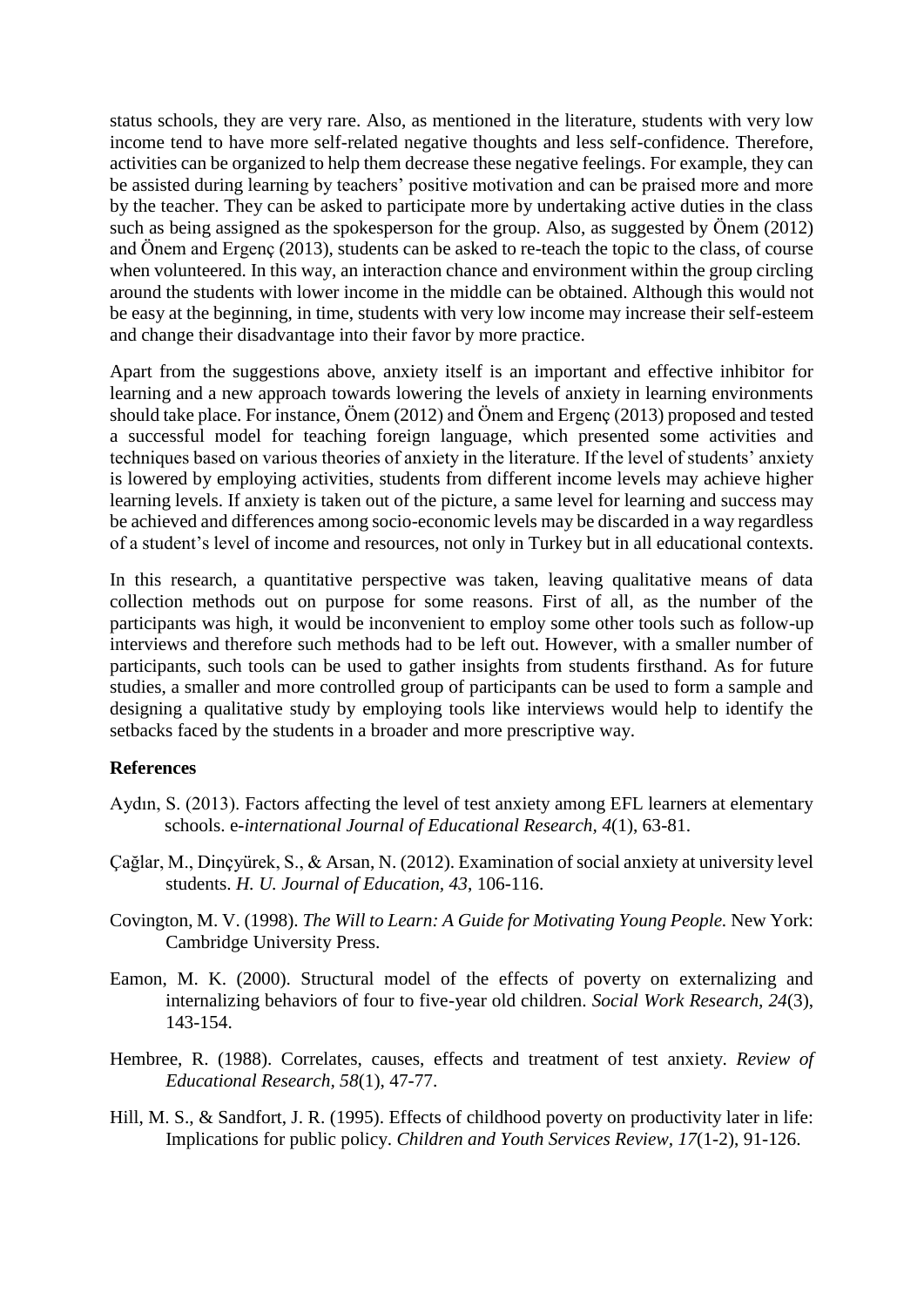- Liebert, R. M., & Morris, L. W. (1967). Cognitive and emotional components of test anxiety: A distinction and some initial data. *Psychological Reports, 20*(3), 975-978.
- Melchior, M., Chastang, J., Walburg, V., Galéra , C., & Fombonne, E. (2010). Family income and youths' symptoms of depression and anxiety: A longitudinal study of the French GAZEL Youth cohort. *Depression and Anxiety, 27*(12), 1095-1103.
- Önem, E. (2010). The relationship among state-trait anxiety, foreign language anxiety and test anxiety in an EFL setting. *TÖMER-Language Journal*(148), 17-36.
- Önem, E. (2012). A Model of Instruction for Anxiety and Success in ELT. *The Journal of Language and Linguistic Studies, 8*(2), 64-78.
- Önem, E. & Ergenç, İ. (2013) Testing a model of teaching for anxiety and success for English language teaching. *Cambridge Journal of Education*, 43(3), 357-376.
- Spielberger, C. D., & Vaag, P. R. (1995). Test anxiety:A transactional process model. In C. D. Spielberger, & P. R. Vaag (Eds.), *Test Anxiety:Theory, Assessment and Treatment* (pp. 1-14). Washington DC, USA: Taylor and Franchis.
- Spielberger, C. D., Anton, W. D., & Bedell, J. (1976). The nature and treatment of test anxiety. In M. Zuckerman, & C. D. Spielberger (Eds.), *Emotions and Anxiety-New Concepts, Methods and Application* (pp. 317-345). Hillsdale, New Jersey, USA: Lawrence Erlbaum Associates.
- Stöber, J. (2004). Dimensions of test anxiety: Relations to ways of coping with pre-exam anxiety and uncertainity. *Anxiety, Stress and Coping, 17*(3), 213-226.
- Thomas, R. M. (2005). *Comparing theories of child development* (6th ed.). Belmont, CA.: Wadsworth.
- Trifoni, A., & Shahini, M. (2011). How does exam anxiety affect the performance of university students? *Mediterranean Journal of Social Sciences, 2*(2), 93-100.
- Woolfolk, A. E., Winne, P. H., & Perry, N. E. (2003). *Educational Psychology* (2nd Canadian ed.). Toronto, Ontario: Pearson Education Canada Inc.
- Yıldırım, I. (2008). Family variables influencing test anxiety of students preparing for the university entrance examination. *Egitim Arastirmalari-Eurasian Journal of Educational Research, 31*, 171-186.
- Yıldırım, M., & Gözüyeşil, E. (2011). The effects of family factors on the test anxiety of senior high school students in preparation for the university entrance exam. *e-Journal of New World Sciences Academy, 6*(1), 304-323.
- Yousefi, F., Redzuan, M., Bte, M., Juhari, R. B., & Talib, M. A. (2010). The effects of family income on test-anxiety and academic achievement among Iranian high school students. *Asian Social Science, 6*(6), 89-93.
- Zeidner, M. (1991). Test anxiety and aptitude test performance in an actual college admissions testing situation: Temporal considerations. *Personality and Individual Differences, 12*(2), 101-109.
- Zeidner, M. (1998). *Test Anxiety-The State of Art.* New York, USA: Plenum Press.